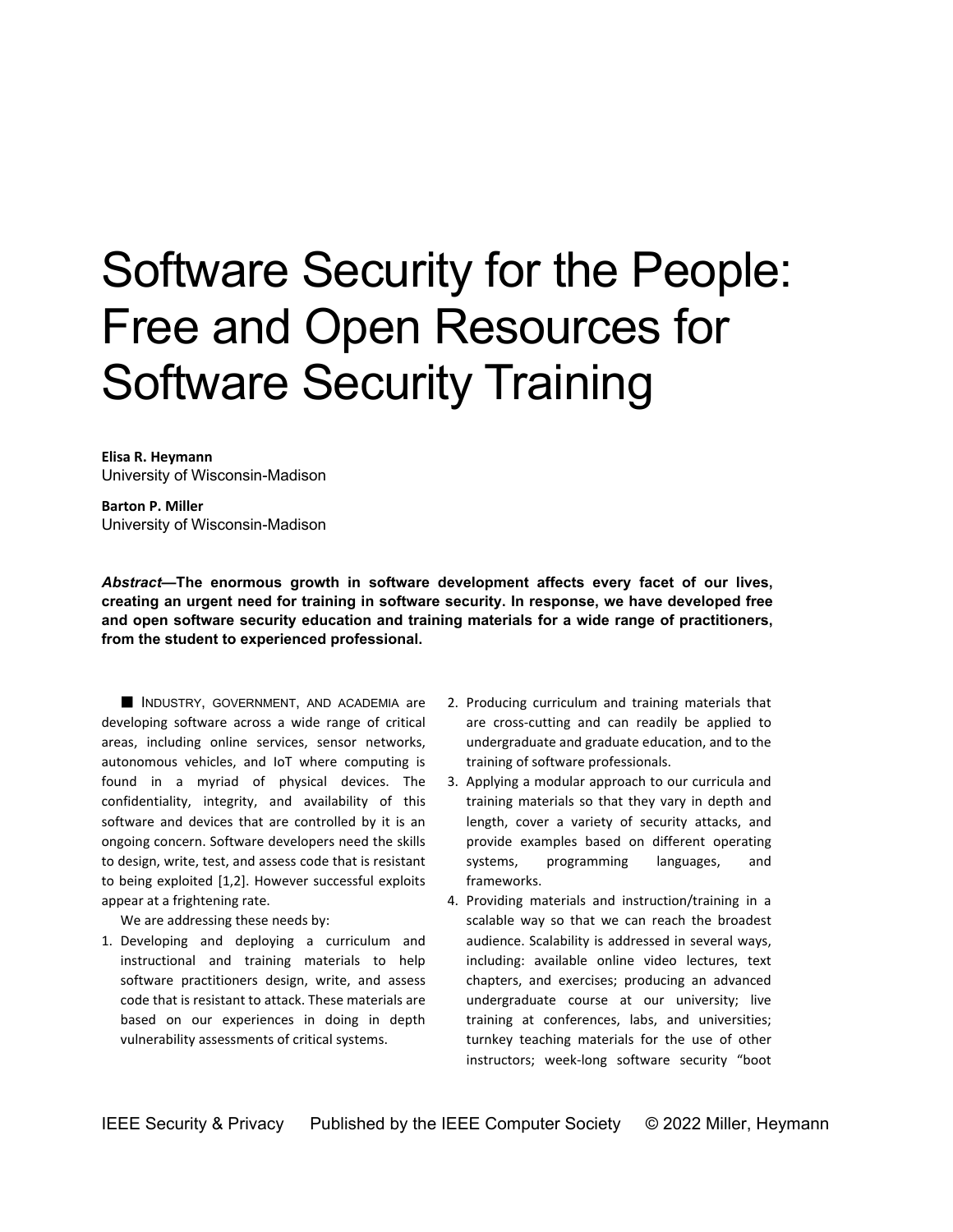camps" for undergraduates from institutions that serve underrepresented communities; and trainthe-trainers workshop to increase the number of qualified software security instructors.

- 5. Developing student and trainee evaluation and assessment materials, with the ultimate goal of providing levels of certification.
- 6. Focusing on accessibility by providing closed captions on all our video materials. Initially, these captions are available in both English and Spanish.
- 7. Lowering the barriers to acceptance and use of these materials by making them free and open.
- 8. Ensuring that our materials are a living curriculum that can be updated to match the frantic technological developments in cybersecurity. Leveraging the free and open nature of our materials, we are developing an open source community around them. We currently have colleagues developing new modules in areas in which they have special experience.

While we have made much progress in producing materials and using them in education and training, this effort is a living work with new developments yet to be made.

## THE NEED

There is an urgent need for software practitioners that are better trained (or trained at all) in software security. There is broad competition across many industries for practitioners with software security skills. Industries in areas that are not traditionally involved in computing are now competing for new graduates and experienced practitioners. A better supply of software-security trained new graduates *and* educational resources are needed for our existing workforce. We also need to reach out to underrepresented groups to help build an inclusive workforce.

Looking beyond the dramatic headlines, we can see concrete numbers that motivate the urgency for better resources in the area of software security. The last decade has brought an incredible proliferation of software, with a rate of growth unseen in any previous time. The most dramatic sources of this growth are application stores for both the iOS and Android, where there are now millions of apps in each store (see Figure 1). We can also see this growth in the proliferation of web sites with active content; in control systems for trains, cars, aircraft, and shipping; and in the increasing appearance of embedded computers in the home, workplace, and even the objects that we wear or carry with us (or inside of us).

In this age of unprecedented growth of software, we are producing more programmers now than we did at the peak of the decades-ago Internet Bubble, but not nearly in proportion to the growth in software production (see the undergraduate degree data from CRA Taulbee Survey in Figure 2). The number of degree recipients in CS and CE is not matching the demand for such students and few of these graduates are trained in software security [3]. We have observed the same lack of training in software security for experienced industrial and research software teams. For other programmers – those informally trained or self-taught, or those with limited software academy experience – security seems to be a distant and vague concept.

In many organizations, the concept of software security is poorly understood and often poorly funded [3]. Most organizations understand the networking and hardware aspects of security, the firewalls, border routers, web and email filters, virus scanners, and perhaps even identity management; however, many of these organizations deploy services and build devices based on software that they write, either standalone or as part of a web infrastructure. The security of this code, from the design, to the coding, to the testing, to the deployment, is often an afterthought, if it is considered at all.

# APPROACH

Our approach is to address software security education in a holistic way, by developing common materials and curricula that apply to a broad spectrum of learning contexts. We include video units with closed captions in English and Spanish, accompanying text chapters, presentation materials, assessment materials, and exercises. The goal of this project is to reach the broadest audience possible in an area where there is a desperate shortage of trained practitioners.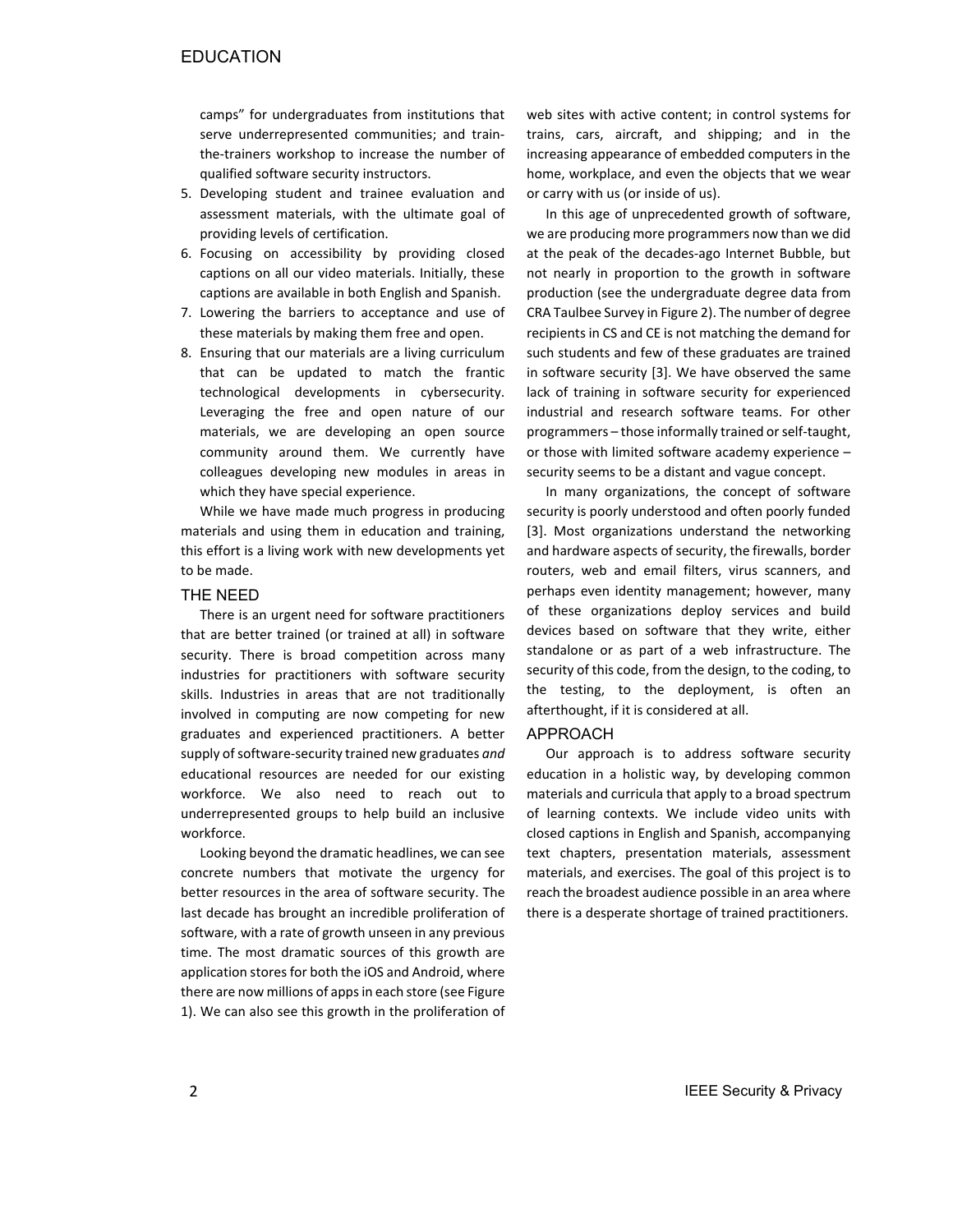







**Figure 2: U.S. Undergraduate CS and CE Degree Production [4]**

Much of this work has been supported TrustedCI, the NSF Cybersecurity Center of Excellence. Our role in that project has been to conduct in-depth software vulnerability assessments of scientific infrastructure projects, develop software security training materials, and conduct live training related to software security.

## **Guiding Principles**

Our approach to curriculum and materials is based on several guiding principles: *P1. Span technical depth:* 

Our learning materials are targeted to span the range from students and trainees to software professionals with little security experience and experienced software professionals who want to further develop their security skills. Our materials support starting points from a basic programming background to experienced practitioners and advanced graduate students. By using a small-unit structure and presenting materials with increasing opportunities for depth, we can reach students and trainees at their current skill level. As they increase their basic programming and computer science

March/April 2022 3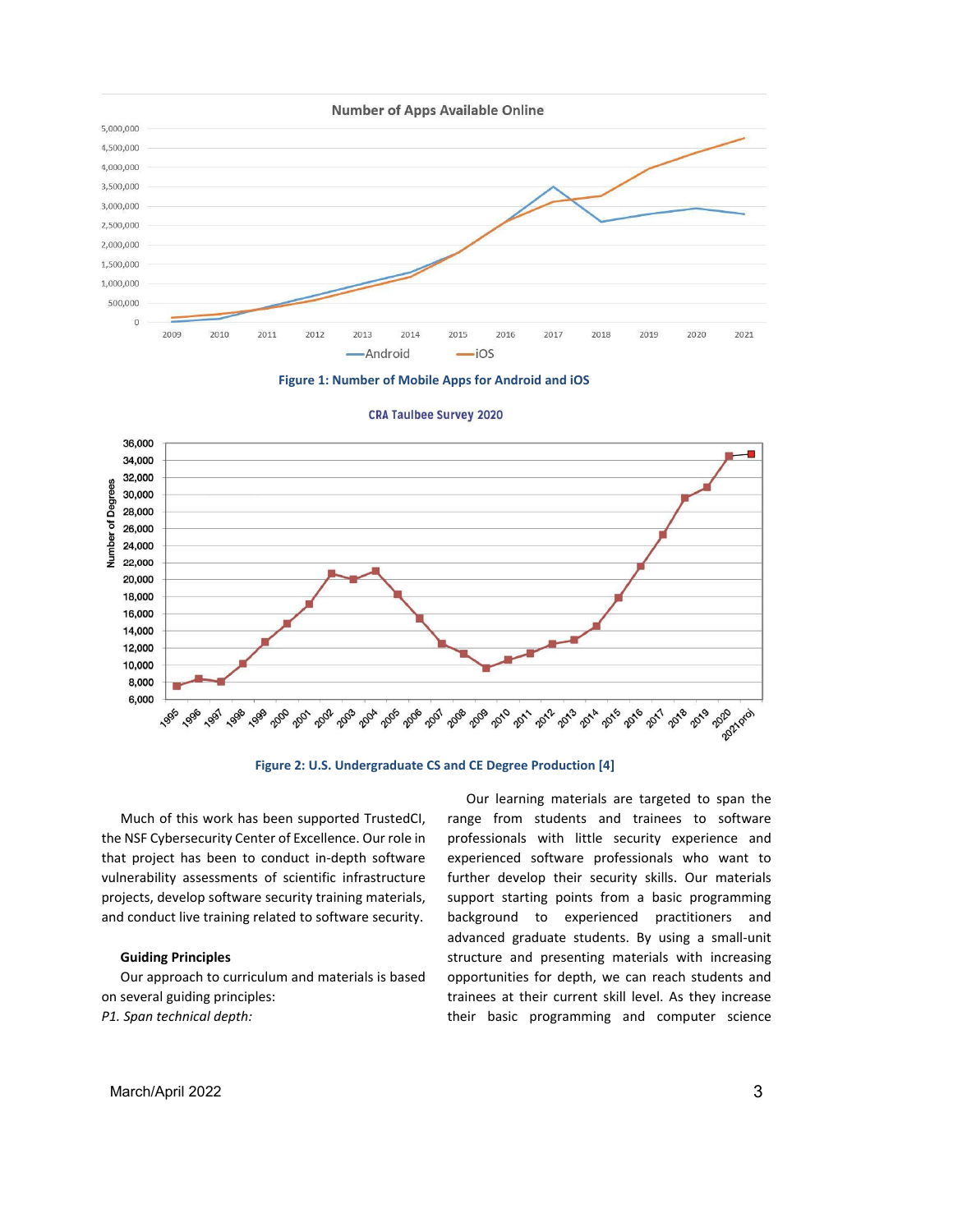# **EDUCATION**

knowledge, they can access more units and more depth in previously-studied units.

## *P2. Span technical breadth:*

The software security field has many dimensions. For example, there are many technical areas, many commonly used languages, and several commonly used operating systems and platforms. While no curriculum can be truly universal, we are building it in such a way that it has broad applicability. Some areas, such as pointers and memory, are targeted at specific languages (C and C++ in this case). Some areas, such as exception handling, are applicable to many languages, and benefit from examples or detailed mention in each language. Other areas, such as techniques for fuzz testing or vulnerability assessment, are agnostic to the language and platform. As a result, the selection of units, sections from a selection of units, or focus on a language or platform in the units, will allow the instructor or students and trainees to target their learning.

## *P3. Accessibility and inclusivity:*

It is crucial to reach a broad audience across cultural boundaries. The first step in that process will be to produce closed captions for each video unit. We currently include both English and Spanish captions. As opportunities present themselves, we will add other languages (we already have informal offers from colleagues in Japan and Germany). We try to conform to Web Content Accessibility Guidelines (WCAG) to ensure that we create the fewest barriers possible to our materials. In addition, we continue to solicit feedback from our users to help us be more inclusive. *P4. Broad reach:* 

There are many opportunities to introduce software security, from the start of a programmer's education, to a comprehensive university software security course for a computer science major, to focused training for the practicing software professional. The above principles of spanning technical breadth and depth support our ability to have broad reach.

## *P5. Clear learning goals:*

Our curriculum is formulated to have clear learning outcomes for each unit. For the student, they see a concrete list of goals presented at the start of each video lecture. For the instructor, there will be an expanded list of learning outcomes, prerequisites, and evaluation methods for each unit.

# *P6. Shared materials:*

We have created widely accessible delivery channels to ensure that our materials are broadly available and freely accessible. These channels include a university-supported website for text chapters and hands-on exercises, and Vimeo for the videos (see Figure 3). These materials can be found at https://research.cs.wisc.edu/mist/SoftwareSe curityCourse/.

## **Educational Components**

The basic educational products that we have produced are a comprehensive set of learning units, where each unit will contain the following educational components:

- *EC1.* A video lecture of approximately 10-20 minutes long: Each lecture starts with motivation and learning goals, followed by a sequence of technical topics to develop the student's understanding of the material.
- *EC2.* Closed captioning for each lecture, in both English and Spanish: As time permits and outside resources allow, we will include other languages.
- *EC3.* Lecture slides for instructors: The slides from each unit are available separately in source form (PowerPoint) for trainers and instructors.
- *EC4.* A text chapter that reinforces the material in that lecture: This written guide provides coverage of the basic lecture material, with increased detail, examples, and exercises. In addition, many chapters contain links to further in-depth readings.
- *EC5.* Active learning exercises: Associated with each unit are in-class exercises that reinforce the material in those units. These are meant to be done collaboratively in small groups and then discusses as a whole class.
- *EC6.* Hands-on exercises: These exercises guide the student in trying out the ideas presented in the video and text. Each exercise is delivered in a container or virtual machine image, with a guide and ready-torun code. The exercises include those that are suitable as traditional homework assignments and those intended for classroom-based active learning.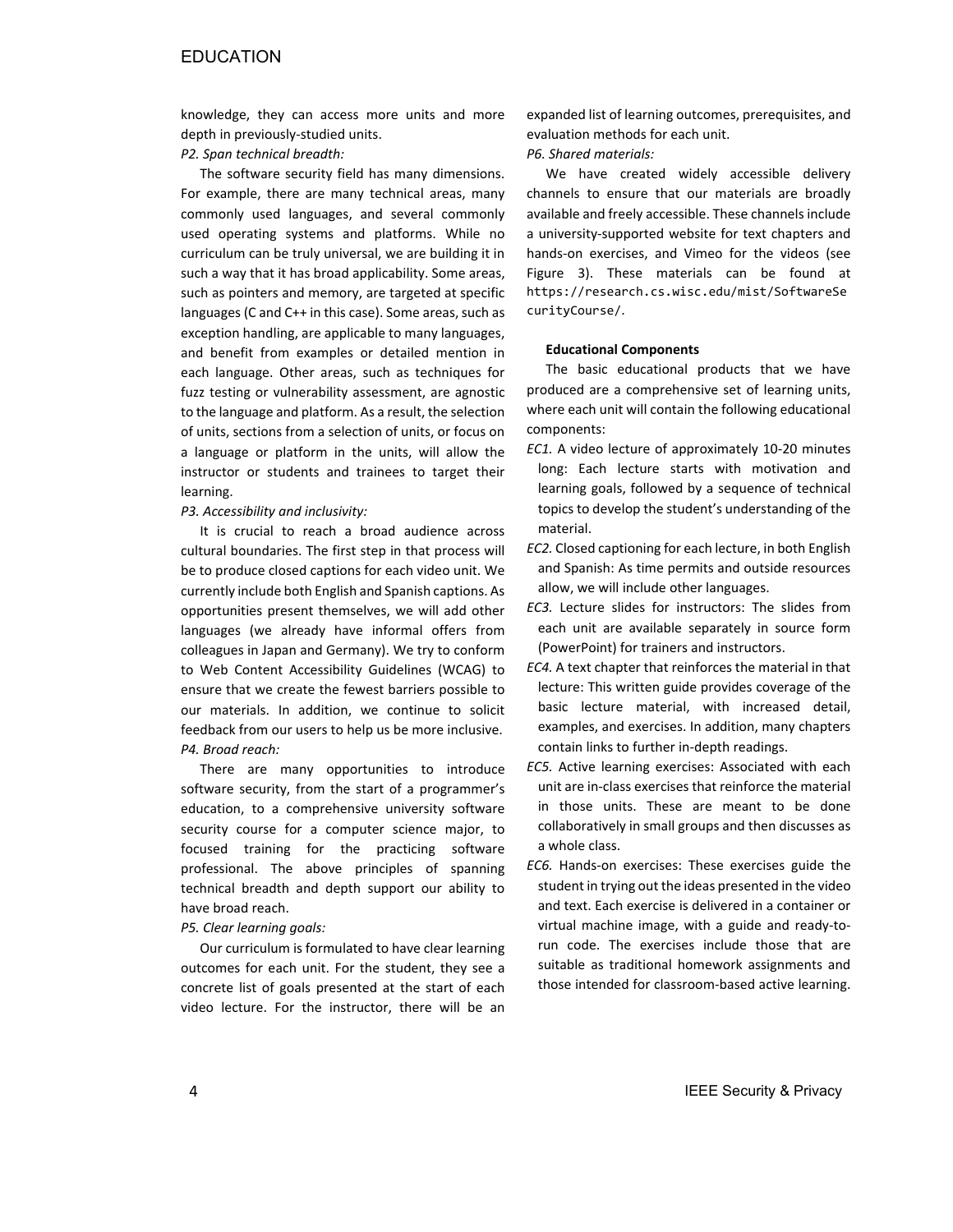In the near future, these exercises will be cloud ready and launchable.

*EC7.* Evaluation and assessment materials: These materials include those for both self-assessment activities and conventional testing. These materials are the basis for certifying the students and trainees.

## **Delivery Channels**

As we mentioned above, our software security educational materials can be applied to a variety of learning contexts. Some of the delivery channels that we address include:

- *S1.* The semester-long class, based on a flipped (blended learning) [5], classroom with active learning exercises: Taken in total, the material that we have developed forms a coherent body of knowledge to support an advanced undergraduate class, such as the Introduction to Software Security (CS542) advanced undergraduate class that we introduced at the University of Wisconsin-Madison and Seguridad y Vulnerabilidad del Software at the Universitat Autònoma de Barcelona. The online lectures, text, and exercises allow the instructor to use class time for discussion, active learning sessions, and evaluation to support each unit.
- *S2.* Supplemental material to support traditional computer science courses, such as courses in operating systems, databases, computer security, or even introductory programming: For example, (1) the SQL Injection unit can used in a database course, (2) the pointers and memory unit in an operating systems course, (3) a selected set of units to provide the software security sections of a broader introductory course on software security, and (4) the unit on introduction to software assurance tools in the introductory programming sequence.
- *S3.* Professional training courses (tutorials) intended for workforce development: Such courses are typically taught in anything from half-day to threeday formats. These courses combine a coherent sequence of video lectures to cover focused topics of interest to the venue (company or organization) and audience. The longer format classes typically include hands-on exercises.
- *S4.* Motivational lecture: There are a variety of venues for a basic introduction to software security, that is accessible to students with the most basic

programming background. Examples of such venues include a high school AP Computer Science course, an Hour of Code (https://hourofcode.com/) presentation, or a Hackathon. Such lectures can motivate students to select career paths that lead them into a CI career.

*S5.* Live lecture class: The presentation materials, separate from the video lectures, can be used by instructors in any of the above contexts to supplement their live lecture materials.

#### CURRICULUM

We have divided the subject into technical area modules, where each module is divided into units (see Table 1**: Overview of Software Security Curriculum**). Each unit can have a video lecture, text chapter, hands-on exercises, and evaluation activity.

To date, we have 37 video units (with over 10,000 views), 20 text chapters, and 20 hands-on (homework) exercises. In addition, we have 25 active learning exercises and 15 quizzes to support instructor-led class teaching.

This curriculum is a starting point and will evolve based on student, colleague, and organizational feedback, and on our experiences as we introduce new materials to the various learning contexts. As we complete the initial coverage of topics, we will then review existing topics for updates and add new topics. By making our materials free and open, we hope to form a software security community where, the topics will naturally expand as our colleagues will contribute material of their own. For example, Prof. Daphne Yao's group at Virginia Tech is currently developing a unit on the safe use of cryptographic libraries.

## **Table 1: Overview of Software Security Curriculum**

#### Module Topic

|  | Module 0 Introduction and welcome |  |  |
|--|-----------------------------------|--|--|
|--|-----------------------------------|--|--|

Module 1 Basic concepts and terminology:

Provide a common language and background for a precise discussion of software security. Introduce to terms and concepts such as risk, threat, weakness, vulnerability, exploit, confidentiality, integrity, and availability.

## Thinking like an attacker:

Introduction to how the experienced attacker views a system and the concept of "owning the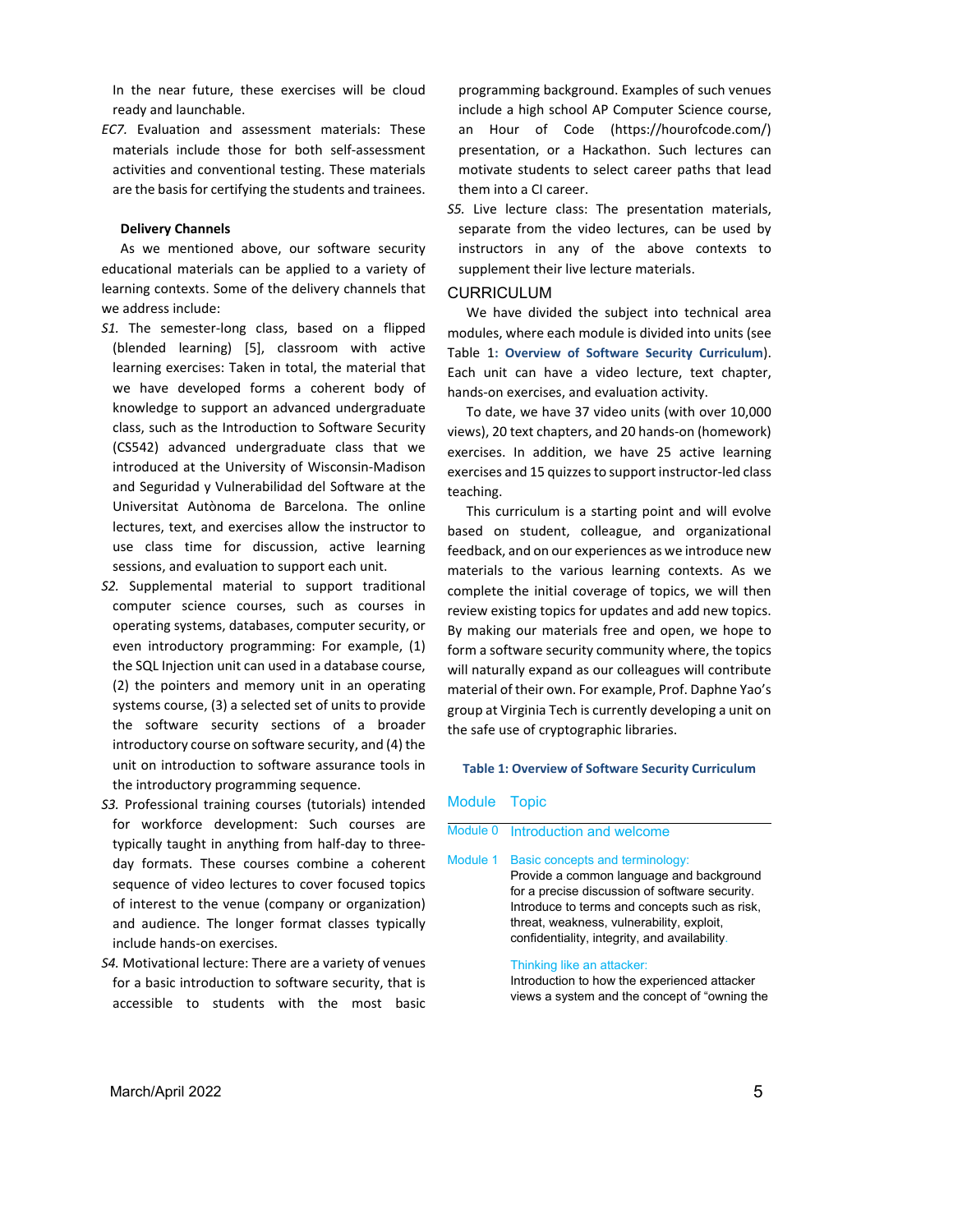bits". Redefine exploit from the attacker's point of view and introduce terms and concepts such as attack surface and impact surface. Describe some classic attacks from this point of view.

Module 2 Thinking like a designer:

The secure design principles, software security life cycle, Microsoft Threat Modeling, and other approaches to incorporating security into program design. Introduction to the security life cycle, trust boundaries, threat identification diagraming, validation, and mitigation. Discuss common threat categories based on the STRIDE model: Spoofing, Tampering, Repudiation, Information disclosure, Denial of service, and Elevated privilege. Learn how to capture the design, evaluate the risk, and mitigate the risk.

#### Module 3 Thinking like a programmer, secure programming:

This module covers a wide variety of coding weaknesses that can lead to vulnerabilities, including pointers and memory, numeric errors (a seriously underestimated category), race conditions, exceptions, serialization, privilege de-escalation, sandboxing, DNS, injections (SQL, command, language, and XML), web (cross site techniques, session hijacking, open redirect), and mobile.

#### Module 4 Thinking like a systems person, defensive techniques:

This module covers a variety of compiler, operating system, and processor defensive techniques, including address space layout randomization (ASLR), stack canaries, dynamic memory checks, and W⊕X. These techniques make your program more difficult to attack

## Module 5 Thinking like an analyst, in-depth vulnerability assessment:

Working as an analyst, learn how to evaluate a software system for vulnerabilities. Vulnerability assessment includes identifying the trust boundaries and attack surface, key software architectural features and resources, trust and privilege analysis, detailed component analysis, and results dissemination. The goal is to focus on the high value assets in a system.

#### Module 6 Thinking like an analyst, automated assessment tools:

Automated analysis tools, including static and dependency checking, are a base-line technique to be used by every program. Topics for static analysis tools include understanding the conceptual basis for code analyses, including the basics of program control and dataflow, flow sensitivity, context sensitivity, inter-procedural analysis, and pointer analysis. Topics for dynamic analysis tools include program instrumentation and control, code coverage, and input-set generation. Includes a discussion of the practical application of a variety of software assurance tools and tool environments and the limitations of these tools.

Module 7 Dynamic Techniques, fuzz testing and other checkers:

> Introduction to fuzz testing as a state-space exploration exercise (an application of "owning the bits" from Module 1.2). Topics include the background and principle of fuzz random testing, techniques for using fuzz tools (such as American Fuzzy Lop), techniques for input generation, and how to develop their own custom fuzz tool.

# THE CURRENT SOFTWARE SECURITY CURRICULUM ECOSYSTEM

It is good to see Software Security included as one of eight knowledge areas included in the Cybersecurity Curricula 2017 guidelines produced by a Joint Task Force on Cybersecurity Education [7] and again in the Cybersecurity Curricular Guidance for Associate-Degree Programs [8].

Many computer science programs include undergraduate classes in computer or information security. These courses cover a wide spectrum of topics but focus only in a limited way on software security issues. While these courses have a clear value in developing skills to mitigate cybersecurity risk, they often do not have an emphasis on the software security skills and practices needed to build security into the devices on which we rely within every sector of our economy and for many activities in our daily lives.

A course titled "Build It, Break It, Fix It" originally taught at several U.S. universities became a contest [9] aimed at assessing the ability to securely build software, not just break it. The Software Engineering Institute at Carnegie Mellon University has developed software assurance reference curricula for Masters, Undergraduate, and Community College as well as for Executives.

There are also open resources for learning some software security topics. Of the resources found at the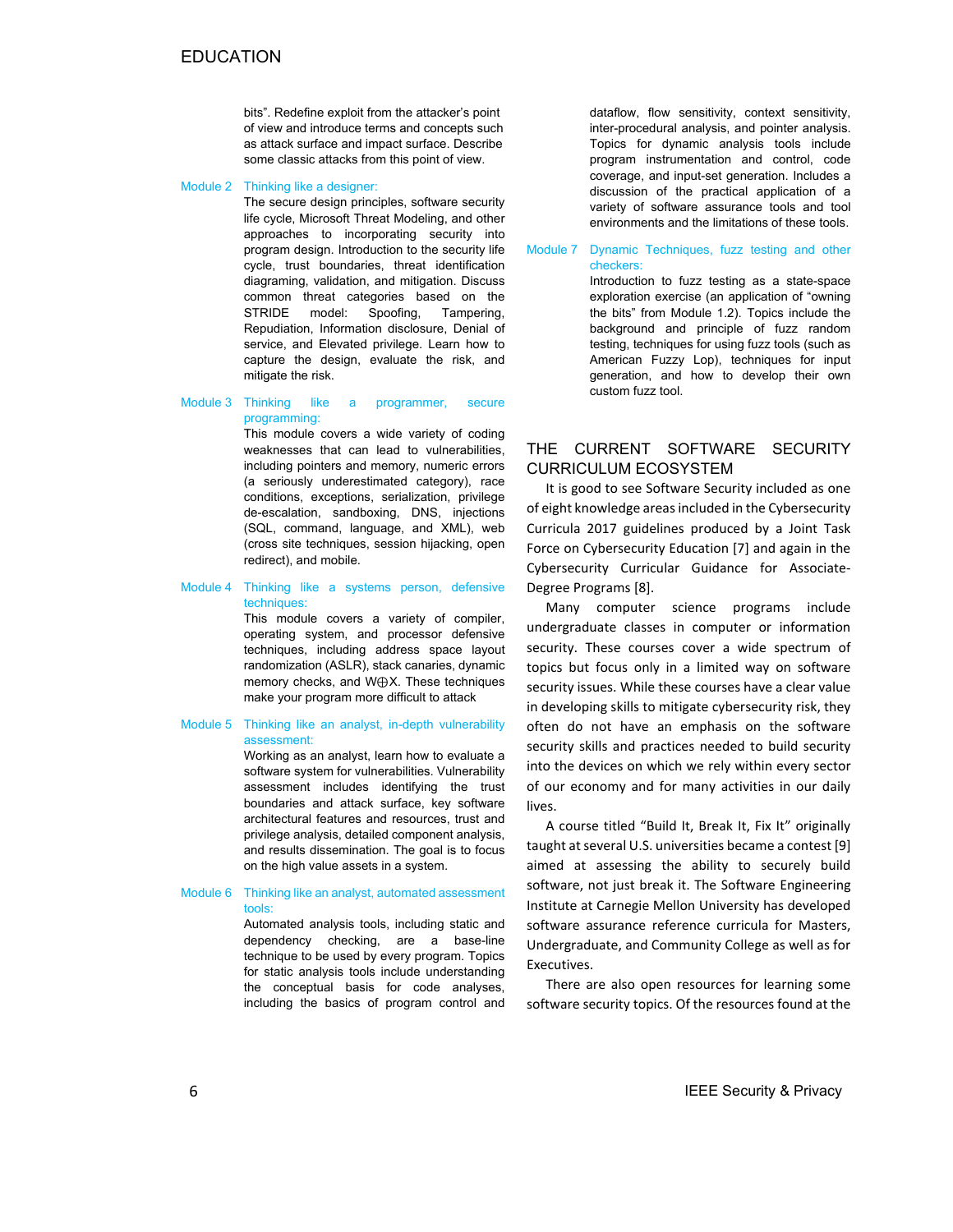site Free and Low Cost Online Cybersecurity Learning Content maintained by NIST's National Initiative for Cybersecurity Education [6] only one, at the time this article was published, was focused software security. There are also courses from safecode.org. These are short, introductory video modules on a variety of software assurance topics, such as Secure Memory Handling and Cross Site Scripting. While their materials are well prepared, they cover only a few specific areas and are not of sufficient depth and coverage to be used in a university or professional setting, and do not include exercises.

Professional training companies, such as SANS Institute, Secure Coding Academy, Infosec Institute, AppSec Labs, Denim Group, and John Bryce Training College, provide software security training at a cost to the students (or organizations that contract for their use) and are unlikely to share for their materials with other instructors for free use.

# HOW WE GOT HERE

Our curriculum was not created in isolation. It grew out of our years of experience doing in-depth software vulnerability assessments and our research efforts to improve and automate the assessment process [10].

Our academic software assessment activities started in 2006 with a request to help increase the security assurance of the infrastructure software that was running in the TeraGrid (the predecessor of XSEDE). Since we were located in the same department as the Condor (now HTCondor) project, and since Condor was a core element of the TeraGrid environment, we started assessing that software. At that time, there were no well-defined processes for approaching such a large body of software for assessment. As part of our assessment activity, we worked to structure our activity and, as a result, developed the First Principles Vulnerability Assessment (FPVA) methodology [11].

Over the years, we have refined FPVA and have had it applied to many important code bases by us and teams that we have trained. Under DHS funding, we assessed Wireshark and Google Chrome. Under NATO and the European Commission funding, we assessed critical Grid software, including MyProxy, VOMS Admin, VOMS Core, glExec, Argus, WMS, and CREAM. In addition, we have recently assessed the software used to control about half of the world's container

shipping ports [12], finding and helping to fix major software vulnerabilities that would have allowed an attacker to cause great harm. In addition, we used these experiences to help evaluate the effectiveness of software analysis tools [13].

## WHERE DO WE GO FROM HERE?

The materials we have developed are a work in progress. The security field changes rapidly, so we will continue to evolve our materials, updating topics, adding new topics (including those from colleagues), and increasing our reach with closed captions in additional languages.

And, of course, we will continue to proselytize software security in academia, industry, and government. The recent White House Executive Order [14] directly addresses software security and may act to increase interest in software security education and training. As a closing note, our training materials cover attacks on a logging service and command injections, so the knowledge to prevent serious global software vulnerabilities such as the one that enabled the recent Apache log4j2 logging service [15] attack, is already at hand.

## ACKNOWLEDGMENT

This paper is a product of Trusted CI. Trusted CI is supported by the National Science Foundation under Grant #1920430. For more information about Trusted CI, visit: http://trustedci.org/. Any opinions, findings, and conclusions or recommendations expressed in this material are those of the authors and do not necessarily reflect the views of the National Science Foundation. We are grate for to Bill Newhouse, Jelena Mirkovic and Blair Taylor for their many useful suggestions to help improve this paper.

# REFERENCES

- 1. Matt Bishop, Deborah Frincke, "Teaching Secure Programming", IEEE Security & Privacy, vol. 3, September/October 2005.
- 2. Siddharth Kaza, Blair Taylor, Kyle Sherbert, "Hello, World! – Code Responsibly", IEEE Security & Privacy, vol 16, January/February 2018. DOI 10.1109/MSP.2018.1331035.
- 3. Dave Gruber, "Modern Application Development Security", Enterprise Strategy Group, August 2020. https://info.veracode.com/survey-report-esg-modernapplication-development-security.html
- 4. Stuart Zweben and Betsy Bizot, "2020 Taulbee Survey, Bachelor's and Doctoral Degree Production",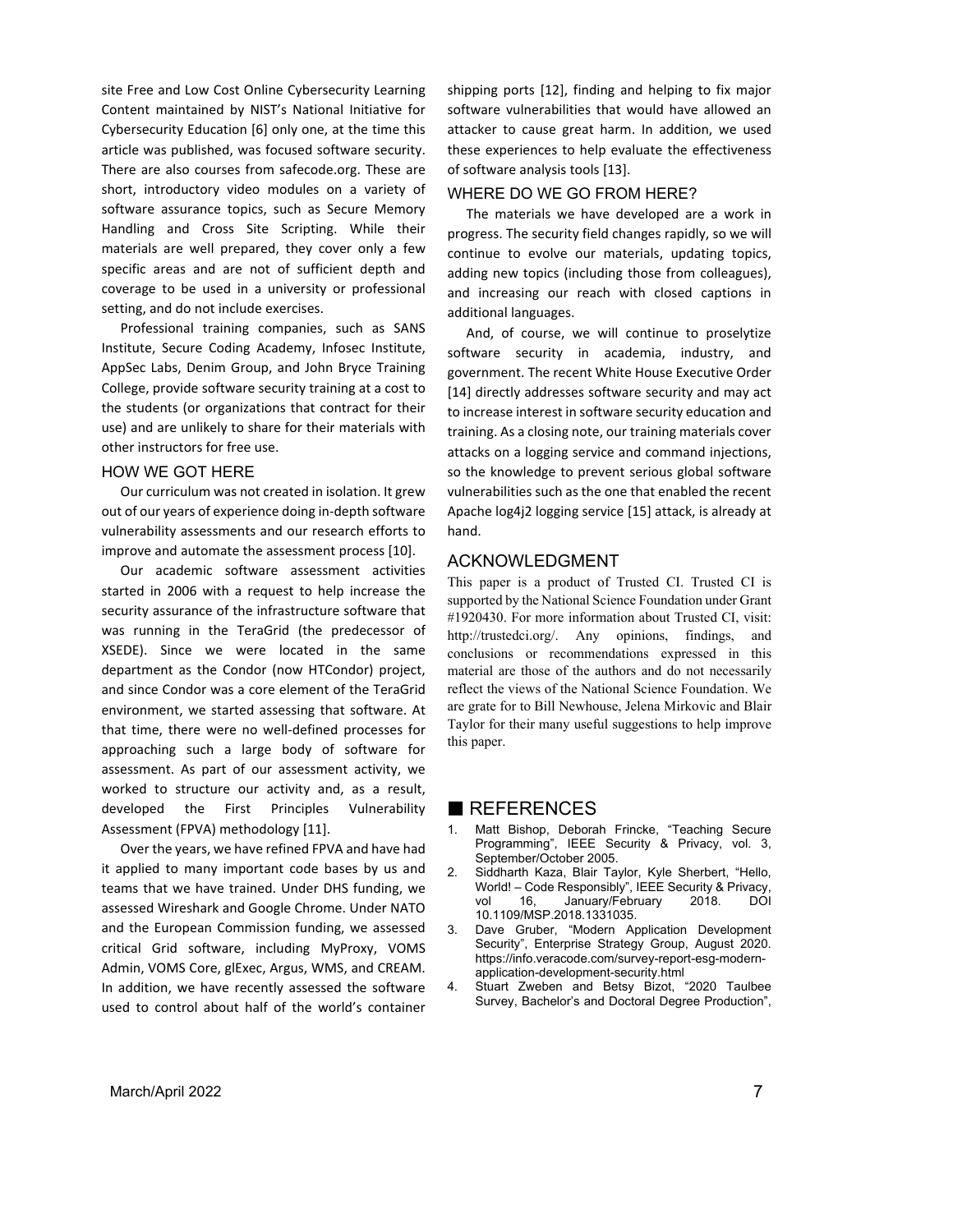Computing Research Association, 2021. https://cra.org/resources/taulbee-survey/

- 5. Eric Mazur, Peer Instruction: A User's Manual Series in Educational Innovation, Prentice Hall, Upper Saddle River, N.I. 1997.
- 6. "Free and Low Cost Online Cybersecurity Learning Content", Information Technology Laboratory, National Institutes of Standards and Technology, https://www.nist.gov/itl/appliedcybersecurity/nice/resources/online-learning-content, accessed December 2021.
- 7. "Cybersecurity Curricula 2017", Computing Curricula Series Joint Task Force on Cybersecurity Education, December 2017. https://cybered.hosting.acm.org/wpcontent/uploads/2018/02/newcover\_csec2017.pdf
- 8. "Cybersecurity Curricular Guidance for Associate-Degree Programs", Committee for Computing Education in Community Colleges, January 2020. https://ccecc.acm.org/files/publications/Cyber2yr2020 .pdf
- 9. James Parker, Michael Hicks, Andrew Ruef, Michelle L. Mazurek, Dave Levin, Piotr Mardziel and Kelsey R. Fulton, "Build It, Break it, Fix It, Contesting Secure Development", *ACM Transactions on Privacy and Security* **23**, 2, article 10, April 2020. https://dl.acm.org/doi/fullHtml/10.1145/3383773.
- 10. Wenbin Fang, James A. Kupsch, and Barton P. Miller, "Automated Tracing and Visualization of Software Security Structure and Properties", Symposium on Visualization for Cyber Security (VizSec), Seattle, October 15, 2012.
- 11. James A. Kupsch, Barton P. Miller, Eduardo César, and Elisa Heymann, "First Principles Vulnerability Assessment", 2010 ACM Cloud Computing Security Workshop, Chicago, IL, October 2010.
- 12. Joseph O. Eichenhofer, Elisa R. Heymann, Barton P. Miller and Kyung Won (Arnold) Kang, "An In-Depth Security Assessment of Maritime Container Terminal Software Systems", IEEE Access, vol. 8, July 2020. https://doi.org/10.1109/ACCESS.2020.3008395. Appeared in earlier form in: Joseph O. Eichenhofer, Elisa Heymann and Barton P. Miller, "In-Depth Software Vulnerability Assessment of Container Terminal Systems", 2nd NATO Conference on Cyber Security in the Maritime Domain, Souda, Crete, Greece, September 2017.
- 13. James A. Kupsch, Elisa Heymann, Barton P. Miller, and Vamshi Basupalli, "Bad and Good News about Using Software Assurance Tools", *Software: Practice & Experience,* April 2016. http://onlinelibrary.wiley.com/doi/10.1002/spe.2401/fu ll
- 14. The "Executive Order on Improving the Nation's Cybersecurity", The White House, May 12, 2021. https://www.whitehouse.gov/briefingroom/presidential-actions/2021/05/12/executiveorder-on-improving-the-nations-cybersecurity/
- 15. "Apache Log4j Vulnerability Guidance", Cybersecurity & Infrastructure Security Agency, U.S. Department of

Homeland Security, December 2021, https://www.cisa.gov/uscert/apache-log4jvulnerability-guidance

**Elisa Heymann** is a Senior Scientist on the NSF Cybersecurity Center of Excellence at the University of Wisconsin-Madison, and an Associate Professor at the Autonomous University of Barcelona. She codirects the MIST software vulnerability assessment at the Autonomous University of Barcelona, Spain. She coordinates the in-depth vulnerability assessments for NSF Trusted CI and was also in charge of the Grid/Cloud security group at the UAB. Heymann participated in two major Grid European Projects: EGI-InSPIRE and European Middleware Initiative (EMI). Heymann's research interests include security and resource management for Grid and Cloud environments. Her research is supported by the NSF, Spanish government, the European Commission, and NATO. Contact her at elisa@cs.wisc.edu

**Barton Miller** is the Vilas Distinguished Achievement Professor and the Amar & Belinder Sohi Professor in Computer Sciences at the University of Wisconsin-Madison. He is a co-PI on the Trusted CI NSF Cybersecurity Center of Excellence, where he leads the software assurance effort and leads the Paradyn Tools project, which is investigating performance and instrumentation technologies for parallel and distributed applications and systems. His research interests include software security, in-depth vulnerability assessment, binary and malicious code analysis and instrumentation, extreme scale systems, and parallel and distributed program measurement and debugging. In 1988, Miller founded the field of Fuzz random software testing, which is the foundation of many security and software engineering disciplines. In 1992, Miller (working with his then-student Prof. Jeffrey Hollingsworth) founded the field of dynamic binary code instrumentation and coined the term "dynamic instrumentation". Miller is a Senior Member of the IEEE and a Fellow of the ACM. Contact him at bart@cs.wisc.edu